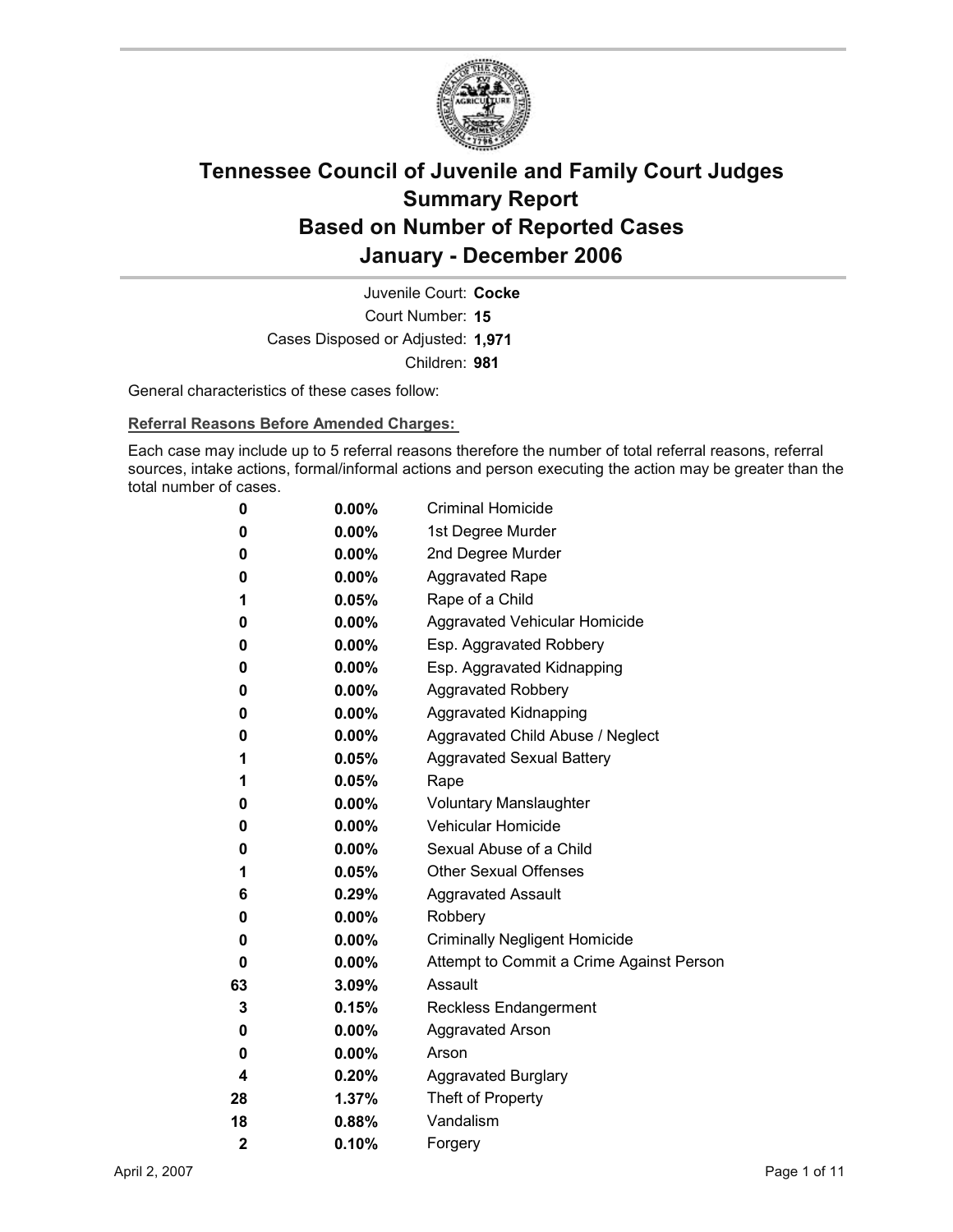

Court Number: **15** Juvenile Court: **Cocke** Cases Disposed or Adjusted: **1,971** Children: **981**

### **Referral Reasons Before Amended Charges:**

Each case may include up to 5 referral reasons therefore the number of total referral reasons, referral sources, intake actions, formal/informal actions and person executing the action may be greater than the total number of cases.

| 0            | 0.00%    | <b>Worthless Checks</b>                                     |
|--------------|----------|-------------------------------------------------------------|
| 0            | 0.00%    | Illegal Possession / Fraudulent Use of Credit / Debit Cards |
| 5            | 0.24%    | <b>Burglary</b>                                             |
| 0            | $0.00\%$ | Unauthorized Use of a Vehicle                               |
| 0            | $0.00\%$ | <b>Cruelty to Animals</b>                                   |
| 0            | $0.00\%$ | Sale of Controlled Substances                               |
| 6            | 0.29%    | <b>Other Drug Offenses</b>                                  |
| 28           | 1.37%    | Possession of Controlled Substances                         |
| 0            | $0.00\%$ | <b>Criminal Attempt</b>                                     |
| $\mathbf{2}$ | 0.10%    | Carrying Weapons on School Property                         |
| $\mathbf 2$  | 0.10%    | Unlawful Carrying / Possession of a Weapon                  |
| 1            | 0.05%    | <b>Evading Arrest</b>                                       |
| 0            | $0.00\%$ | Escape                                                      |
| $\bf{0}$     | $0.00\%$ | Driving Under Influence (DUI)                               |
| 18           | 0.88%    | Possession / Consumption of Alcohol                         |
| 1            | 0.05%    | Resisting Stop, Frisk, Halt, Arrest or Search               |
| 0            | $0.00\%$ | <b>Aggravated Criminal Trespass</b>                         |
| 1            | 0.05%    | Harassment                                                  |
| $\mathbf{2}$ | 0.10%    | Failure to Appear                                           |
| 1            | 0.05%    | Filing a False Police Report                                |
| 0            | $0.00\%$ | Criminal Impersonation                                      |
| 10           | 0.49%    | <b>Disorderly Conduct</b>                                   |
| 4            | 0.20%    | <b>Criminal Trespass</b>                                    |
| 0            | $0.00\%$ | Public Intoxication                                         |
| 0            | $0.00\%$ | Gambling                                                    |
| 104          | 5.10%    | <b>Traffic</b>                                              |
| 0            | $0.00\%$ | <b>Local Ordinances</b>                                     |
| 8            | 0.39%    | Violation of Wildlife Regulations                           |
| 13           | 0.64%    | Contempt of Court                                           |
| 71           | 3.48%    | <b>Violation of Probation</b>                               |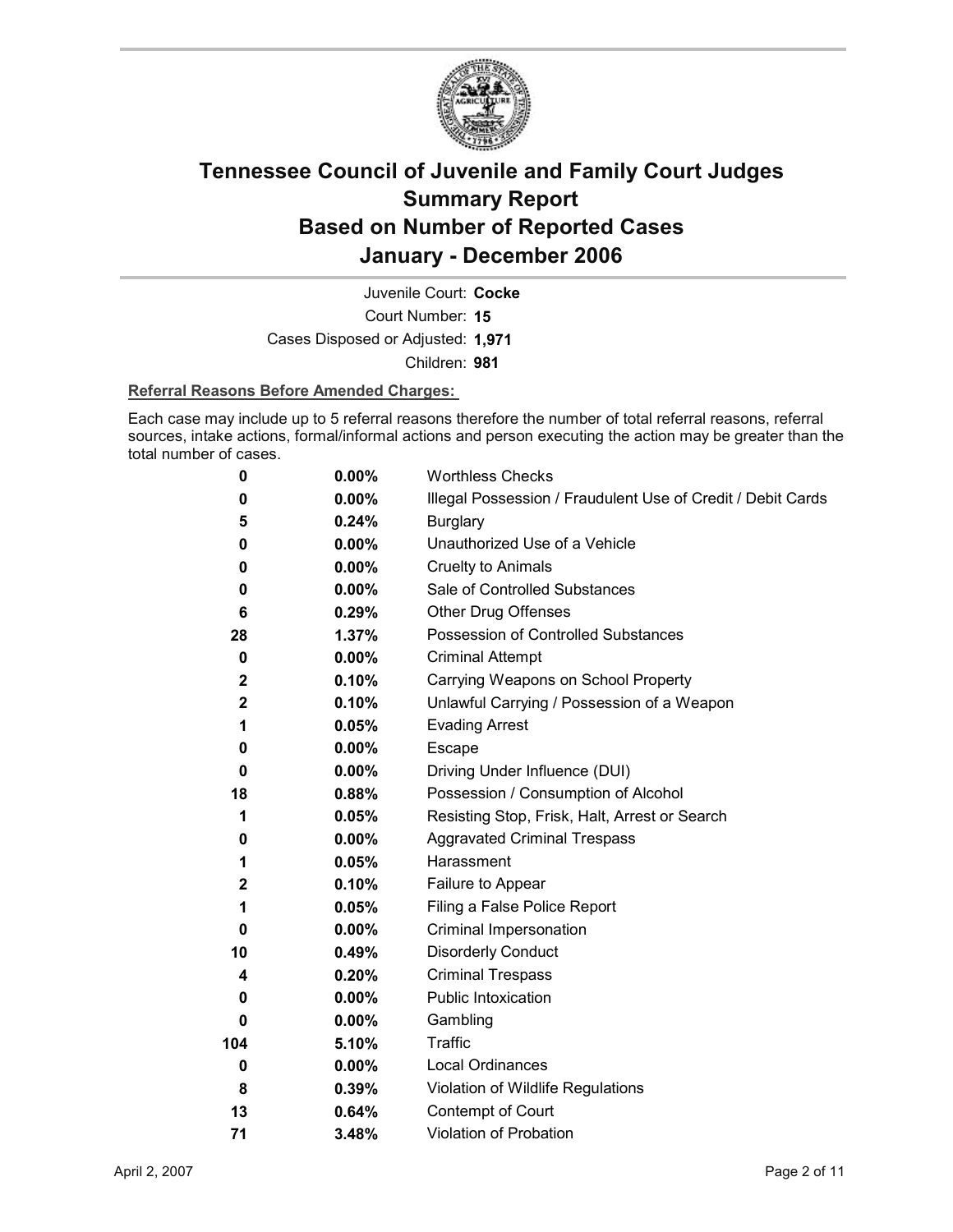

Court Number: **15** Juvenile Court: **Cocke** Cases Disposed or Adjusted: **1,971** Children: **981**

### **Referral Reasons Before Amended Charges:**

Each case may include up to 5 referral reasons therefore the number of total referral reasons, referral sources, intake actions, formal/informal actions and person executing the action may be greater than the total number of cases.

| $\mathbf 2$ | 0.10%    | Violation of Aftercare                |
|-------------|----------|---------------------------------------|
| 35          | 1.71%    | <b>Unruly Behavior</b>                |
| 132         | 6.47%    | Truancy                               |
| 28          | 1.37%    | In-State Runaway                      |
| 1           | 0.05%    | Out-of-State Runaway                  |
| 24          | 1.18%    | Possession of Tobacco Products        |
| $\bf{0}$    | $0.00\%$ | Violation of a Valid Court Order      |
| $\mathbf 2$ | 0.10%    | Violation of Curfew                   |
| $\bf{0}$    | 0.00%    | Sexually Abused Child                 |
| $\bf{0}$    | $0.00\%$ | <b>Physically Abused Child</b>        |
| 243         | 11.91%   | Dependency / Neglect                  |
| 37          | 1.81%    | <b>Termination of Parental Rights</b> |
| $\bf{0}$    | 0.00%    | Violation of Pretrial Diversion       |
| $\bf{0}$    | 0.00%    | Violation of Informal Adjustment      |
| 51          | 2.50%    | <b>Judicial Review</b>                |
| 1           | 0.05%    | <b>Administrative Review</b>          |
| 348         | 17.05%   | <b>Foster Care Review</b>             |
| 106         | 5.19%    | Custody                               |
| 7           | 0.34%    | Visitation                            |
| 34          | 1.67%    | Paternity / Legitimation              |
| 445         | 21.80%   | Child Support                         |
| 0           | $0.00\%$ | <b>Request for Medical Treatment</b>  |
| $\Omega$    | $0.00\%$ | <b>Consent to Marry</b>               |
| 140         | 6.86%    | Other                                 |
| 2,041       | 100.00%  | <b>Total Referrals</b>                |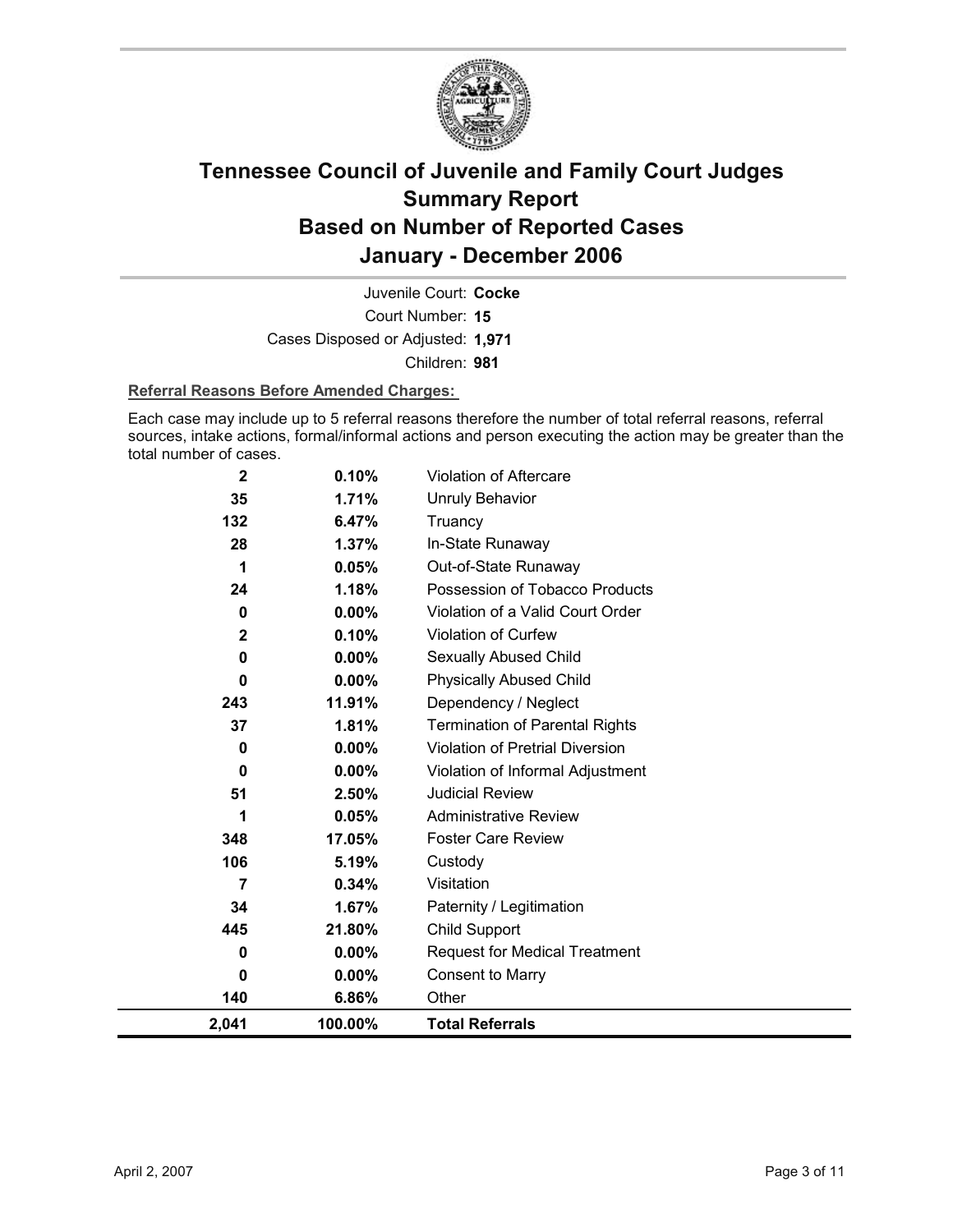

|                            |                                   | Juvenile Court: Cocke             |  |  |  |
|----------------------------|-----------------------------------|-----------------------------------|--|--|--|
| Court Number: 15           |                                   |                                   |  |  |  |
|                            | Cases Disposed or Adjusted: 1,971 |                                   |  |  |  |
|                            | Children: 981                     |                                   |  |  |  |
| <b>Referral Sources: 1</b> |                                   |                                   |  |  |  |
| 323                        | 15.83%                            | Law Enforcement                   |  |  |  |
| 539                        | 26.41%                            | Parents                           |  |  |  |
| 110                        | 5.39%                             | <b>Relatives</b>                  |  |  |  |
| 3                          | 0.15%                             | Self                              |  |  |  |
| 128                        | 6.27%                             | School                            |  |  |  |
| $\bf{0}$                   | $0.00\%$                          | <b>CSA</b>                        |  |  |  |
| 747                        | 36.60%                            | <b>DCS</b>                        |  |  |  |
| 0                          | 0.00%                             | <b>Other State Department</b>     |  |  |  |
| $\bf{0}$                   | 0.00%                             | <b>District Attorney's Office</b> |  |  |  |
| 51                         | 2.50%                             | <b>Court Staff</b>                |  |  |  |
| 0                          | 0.00%                             | Social Agency                     |  |  |  |
| 7                          | 0.34%                             | <b>Other Court</b>                |  |  |  |
| 26                         | 1.27%                             | Victim                            |  |  |  |
| $\mathbf 0$                | 0.00%                             | Child & Parent                    |  |  |  |
| 31                         | 1.52%                             | Hospital                          |  |  |  |
| 3                          | 0.15%                             | Unknown                           |  |  |  |
| 73                         | 3.58%                             | Other                             |  |  |  |
| 2,041                      | 100.00%                           | <b>Total Referral Sources</b>     |  |  |  |
|                            |                                   |                                   |  |  |  |

### **Age of Child at Referral: 2**

| 981 | 100.00%  | <b>Total Child Count</b> |  |
|-----|----------|--------------------------|--|
| 0   | $0.00\%$ | Unknown / Not Reported   |  |
| 11  | 1.12%    | Ages 19 and Over         |  |
| 176 | 17.94%   | Ages 17 through 18       |  |
| 217 | 22.12%   | Ages 15 through 16       |  |
| 121 | 12.33%   | Ages 13 through 14       |  |
| 64  | 6.52%    | Ages 11 through 12       |  |
| 392 | 39.96%   | Ages 10 and Under        |  |
|     |          |                          |  |

 $1$  If different than number of Referral Reasons (2041), verify accuracy of your court's data.

<sup>2</sup> One child could be counted in multiple categories, verify accuracy of your court's data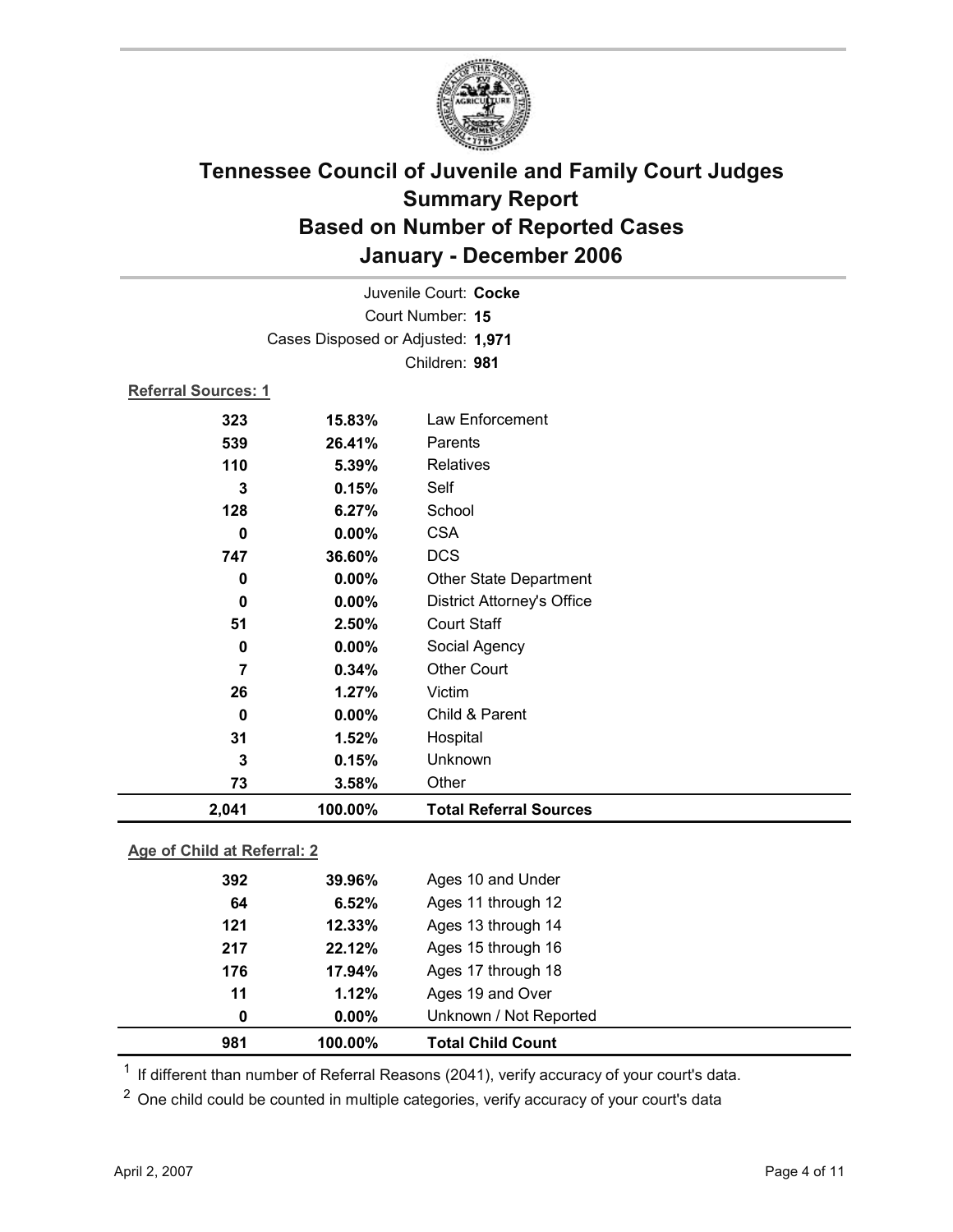

|                                         | Juvenile Court: Cocke |                          |  |  |
|-----------------------------------------|-----------------------|--------------------------|--|--|
| Court Number: 15                        |                       |                          |  |  |
| Cases Disposed or Adjusted: 1,971       |                       |                          |  |  |
|                                         |                       | Children: 981            |  |  |
| Sex of Child: 1                         |                       |                          |  |  |
| 516                                     | 52.60%                | Male                     |  |  |
| 458                                     | 46.69%                | Female                   |  |  |
| $\overline{7}$                          | 0.71%                 | Unknown                  |  |  |
| 981                                     | 100.00%               | <b>Total Child Count</b> |  |  |
| Race of Child: 1                        |                       |                          |  |  |
| 911                                     | 92.86%                | White                    |  |  |
| 34                                      | 3.47%                 | African American         |  |  |
| 1                                       | 0.10%                 | Native American          |  |  |
| 0                                       | 0.00%                 | Asian                    |  |  |
| 6                                       | 0.61%                 | Mixed                    |  |  |
| 29                                      | 2.96%                 | Unknown                  |  |  |
| 981                                     | 100.00%               | <b>Total Child Count</b> |  |  |
| <b>Hispanic Origin: 1</b>               |                       |                          |  |  |
| 13                                      | 1.33%                 | Yes                      |  |  |
| 738                                     | 75.23%                | <b>No</b>                |  |  |
| 230                                     | 23.45%                | Unknown                  |  |  |
| 981                                     | 100.00%               | <b>Total Child Count</b> |  |  |
| <b>School Enrollment of Children: 1</b> |                       |                          |  |  |
| 713                                     | 72.68%                | Yes                      |  |  |
| 234                                     | 23.85%                | No                       |  |  |
| 34                                      | 3.47%                 | Unknown                  |  |  |
| 981                                     | 100.00%               | <b>Total Child Count</b> |  |  |

 $1$  One child could be counted in multiple categories, verify accuracy of your court's data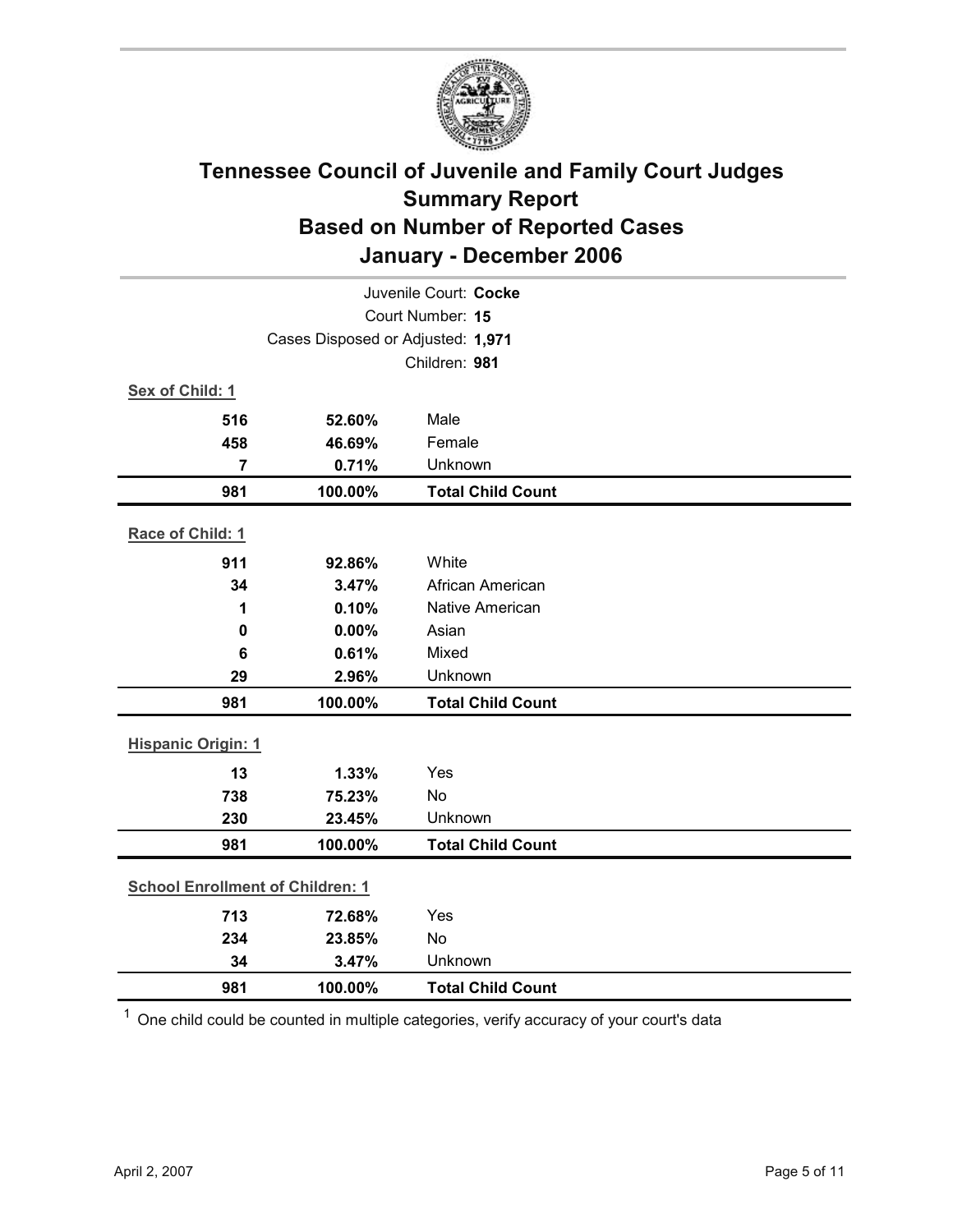

Court Number: **15** Juvenile Court: **Cocke** Cases Disposed or Adjusted: **1,971** Children: **981**

**Living Arrangement of Child at Time of Referral: 1**

| 981 | 100.00% | <b>Total Child Count</b>     |
|-----|---------|------------------------------|
|     | 0.71%   | Other                        |
| 109 | 11.11%  | Unknown                      |
| 13  | 1.33%   | Independent                  |
| 1   | 0.10%   | In an Institution            |
| 1   | 0.10%   | In a Residential Center      |
| 5   | 0.51%   | In a Group Home              |
| 180 | 18.35%  | With Foster Family           |
| 3   | 0.31%   | <b>With Adoptive Parents</b> |
| 91  | 9.28%   | <b>With Relatives</b>        |
| 69  | 7.03%   | <b>With Father</b>           |
| 363 | 37.00%  | With Mother                  |
| 18  | 1.83%   | With Mother and Stepfather   |
| 7   | 0.71%   | With Father and Stepmother   |
| 114 | 11.62%  | With Both Biological Parents |
|     |         |                              |

### **Type of Detention: 2**

| 1.971 | 100.00%  | <b>Total Detention Count</b> |
|-------|----------|------------------------------|
| 1,851 | 93.91%   | Other                        |
| 102   | 5.18%    | Does Not Apply               |
| 0     | $0.00\%$ | <b>Unknown</b>               |
| 1     | 0.05%    | <b>Psychiatric Hospital</b>  |
| 0     | $0.00\%$ | Jail - No Separation         |
| 0     | $0.00\%$ | Jail - Partial Separation    |
| 0     | $0.00\%$ | Jail - Complete Separation   |
| 13    | 0.66%    | Juvenile Detention Facility  |
| 4     | 0.20%    | Non-Secure Placement         |
|       |          |                              |

 $<sup>1</sup>$  One child could be counted in multiple categories, verify accuracy of your court's data</sup>

 $2$  If different than number of Cases (1971) verify accuracy of your court's data.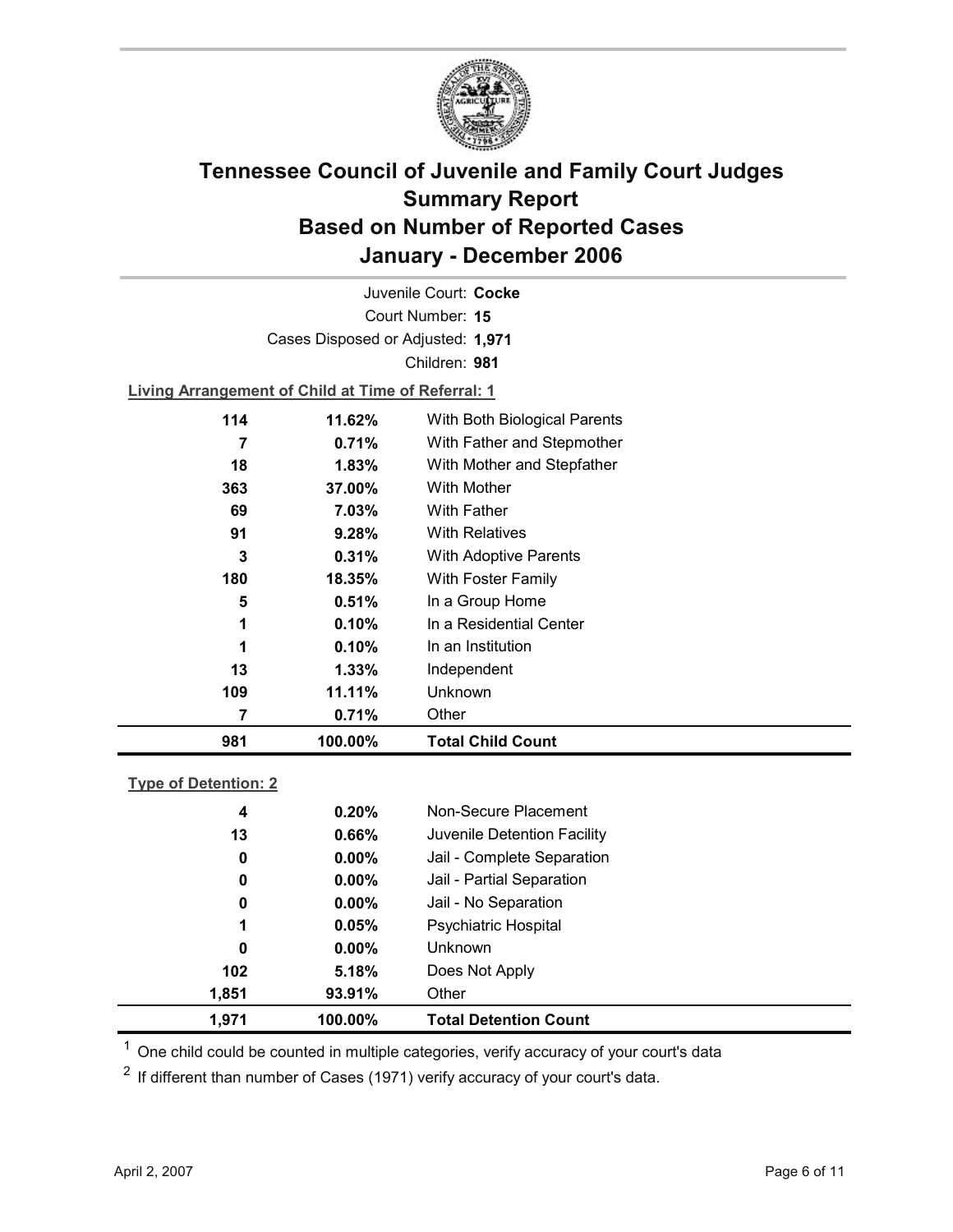

| Juvenile Court: Cocke    |                                                    |                                      |  |  |
|--------------------------|----------------------------------------------------|--------------------------------------|--|--|
| Court Number: 15         |                                                    |                                      |  |  |
|                          | Cases Disposed or Adjusted: 1,971                  |                                      |  |  |
|                          |                                                    | Children: 981                        |  |  |
|                          | <b>Placement After Secure Detention Hearing: 1</b> |                                      |  |  |
| 16                       | 0.81%                                              | Returned to Prior Living Arrangement |  |  |
| 3                        | 0.15%                                              | Juvenile Detention Facility          |  |  |
| 0                        | 0.00%                                              | Jail                                 |  |  |
| 0                        | $0.00\%$                                           | Shelter / Group Home                 |  |  |
| $\bf{0}$                 | 0.00%                                              | <b>Foster Family Home</b>            |  |  |
| 1                        | 0.05%                                              | Psychiatric Hospital                 |  |  |
| 953                      | 48.35%                                             | Unknown / Not Reported               |  |  |
| 576                      | 29.22%                                             | Does Not Apply                       |  |  |
| 422                      | 21.41%                                             | Other                                |  |  |
|                          |                                                    |                                      |  |  |
| 1,971                    | 100.00%                                            | <b>Total Placement Count</b>         |  |  |
|                          |                                                    |                                      |  |  |
| <b>Intake Actions: 2</b> |                                                    |                                      |  |  |
| 1,565                    | 76.68%                                             | <b>Petition Filed</b>                |  |  |
| 85                       | 4.16%                                              | <b>Motion Filed</b>                  |  |  |
| 110                      | 5.39%                                              | <b>Citation Processed</b>            |  |  |
| 31                       | 1.52%                                              | Notification of Paternity Processed  |  |  |
| 28                       | 1.37%                                              | Scheduling of Judicial Review        |  |  |
| $\mathbf{2}$             | 0.10%                                              | Scheduling of Administrative Review  |  |  |
| 202                      | 9.90%                                              | Scheduling of Foster Care Review     |  |  |
| $\mathbf{2}$             | 0.10%                                              | Unknown                              |  |  |
| $\mathbf 0$              | $0.00\%$                                           | Does Not Apply                       |  |  |
| 16<br>2,041              | 0.78%<br>100.00%                                   | Other<br><b>Total Intake Count</b>   |  |  |

 $1$  If different than number of Cases (1971) verify accuracy of your court's data.

 $2$  If different than number of Referral Reasons (2041), verify accuracy of your court's data.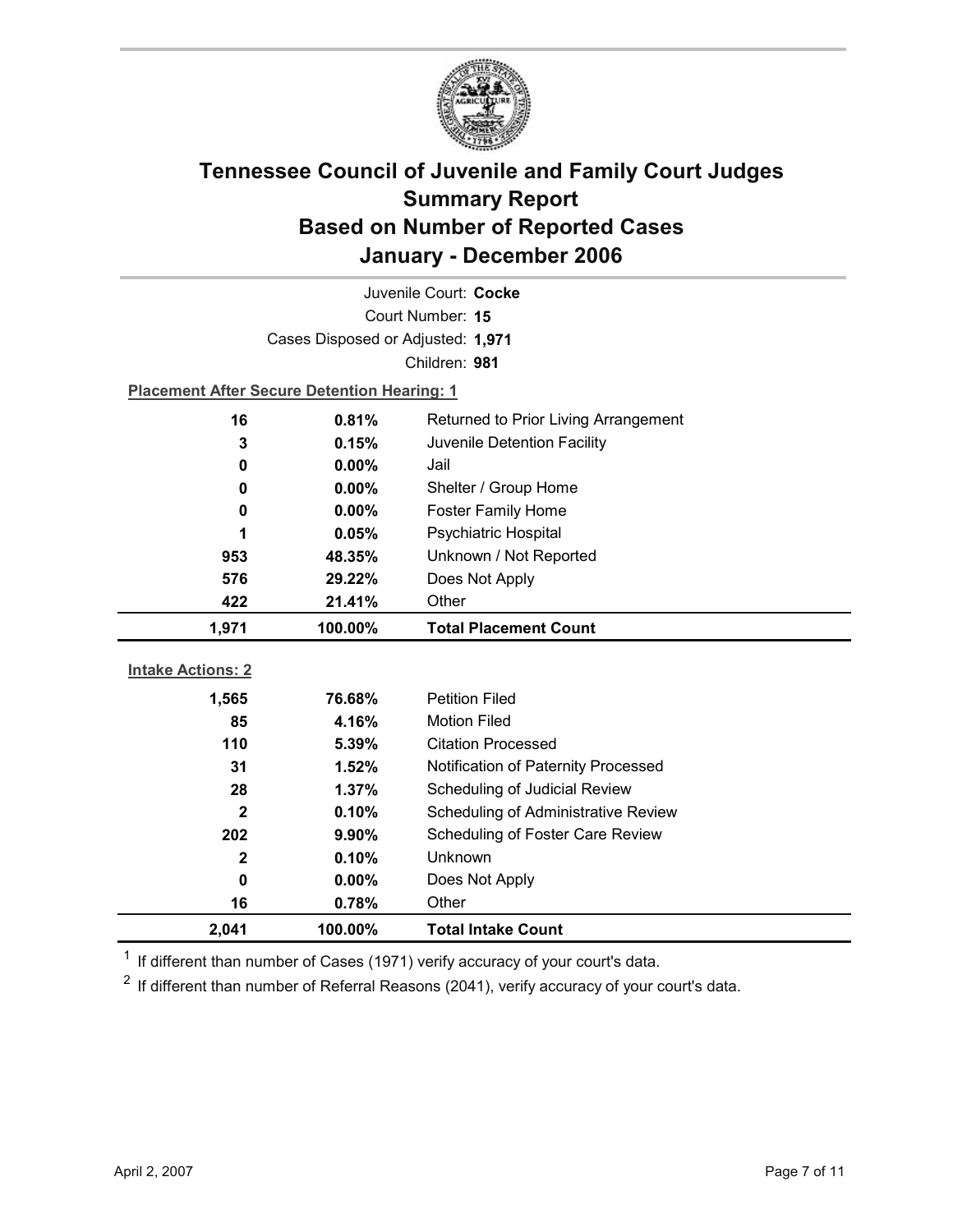

Court Number: **15** Juvenile Court: **Cocke** Cases Disposed or Adjusted: **1,971** Children: **981**

### **Last Grade Completed by Child: 1**

| 104                                     | 10.60%  | Too Young for School         |
|-----------------------------------------|---------|------------------------------|
| 17                                      | 1.73%   | Preschool                    |
| 22                                      | 2.24%   | Kindergarten                 |
| 23                                      | 2.34%   | 1st Grade                    |
| 19                                      | 1.94%   | 2nd Grade                    |
| 22                                      | 2.24%   | 3rd Grade                    |
| 21                                      | 2.14%   | 4th Grade                    |
| 17                                      | 1.73%   | 5th Grade                    |
| 22                                      | 2.24%   | 6th Grade                    |
| 45                                      | 4.59%   | 7th Grade                    |
| 54                                      | 5.50%   | 8th Grade                    |
| 74                                      | 7.54%   | 9th Grade                    |
| 59                                      | 6.01%   | 10th Grade                   |
| 48                                      | 4.89%   | 11th Grade                   |
| $\boldsymbol{2}$                        | 0.20%   | 12th Grade                   |
| $\mathbf 0$                             | 0.00%   | Non-Graded Special Ed        |
| 4                                       | 0.41%   | <b>GED</b>                   |
| 18                                      | 1.83%   | Graduated                    |
| 111                                     | 11.31%  | <b>Never Attended School</b> |
| 297                                     | 30.28%  | Unknown                      |
| $\mathbf 2$                             | 0.20%   | Other                        |
| 981                                     | 100.00% | <b>Total Child Count</b>     |
|                                         |         |                              |
| <b>Enrolled in Special Education: 1</b> |         |                              |
| 21                                      | 2.14%   | Yes                          |
| 488                                     | 49.75%  | No                           |

 $1$  One child could be counted in multiple categories, verify accuracy of your court's data

**472 48.11%** Unknown

**981 100.00% Total Child Count**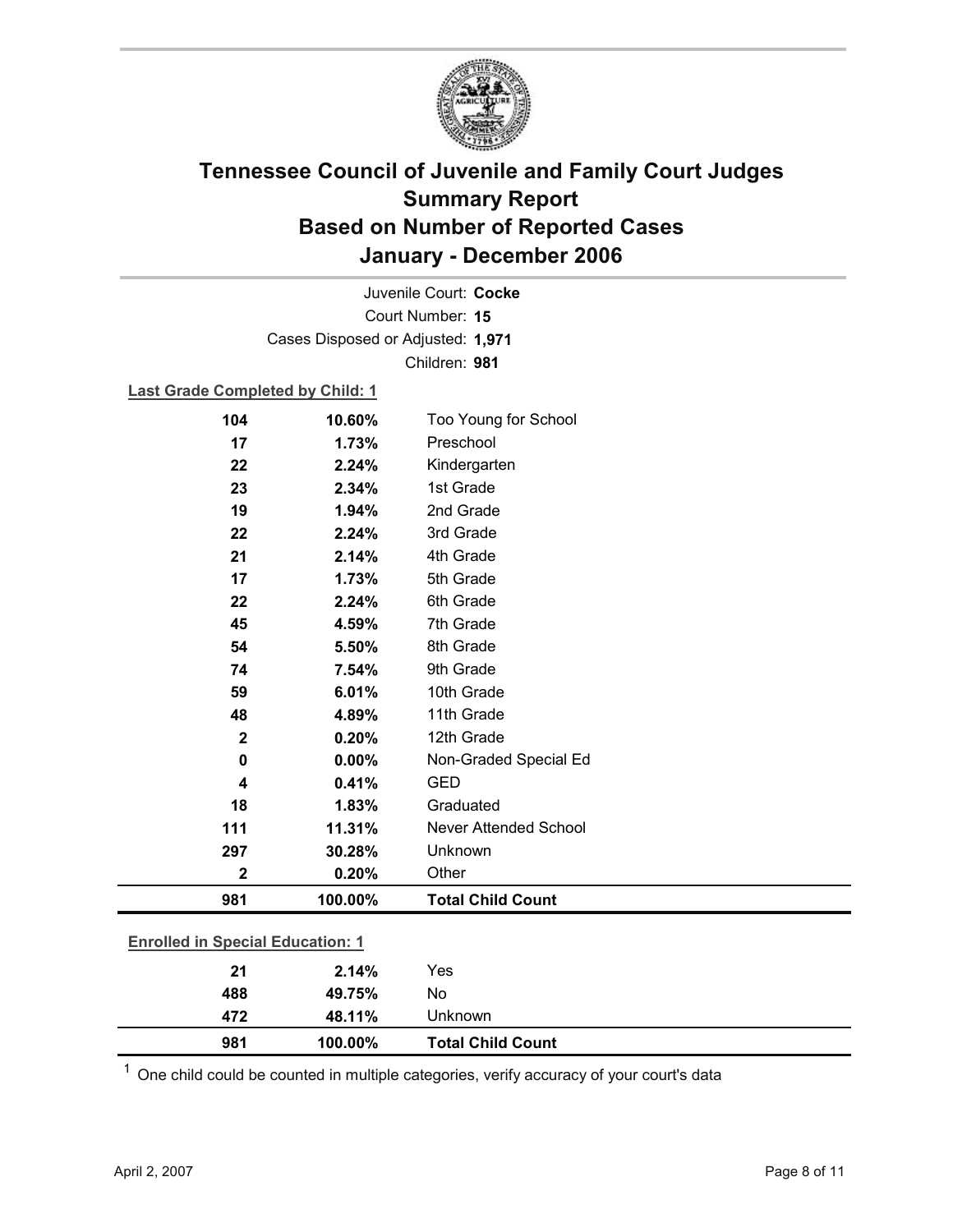

|                              | Juvenile Court: Cocke             |                           |  |  |
|------------------------------|-----------------------------------|---------------------------|--|--|
| Court Number: 15             |                                   |                           |  |  |
|                              | Cases Disposed or Adjusted: 1,971 |                           |  |  |
|                              | Children: 981                     |                           |  |  |
| <b>Action Executed By: 1</b> |                                   |                           |  |  |
| 1,786                        | 87.51%                            | Judge                     |  |  |
| 3                            | 0.15%                             | Referee                   |  |  |
| 252                          | 12.35%                            | <b>YSO</b>                |  |  |
| 0                            | $0.00\%$                          | Other                     |  |  |
| 0                            | $0.00\%$                          | Unknown / Not Reported    |  |  |
| 2,041                        | 100.00%                           | <b>Total Action Count</b> |  |  |

### **Formal / Informal Actions: 1**

| 2,041        | 100.00%   | <b>Total Action Count</b>                      |  |
|--------------|-----------|------------------------------------------------|--|
| 0            | $0.00\%$  | Unknown / Not Reported                         |  |
| 738          | 36.16%    | Other                                          |  |
| $\mathbf{2}$ | 0.10%     | Case Held Open                                 |  |
| 406          | $19.89\%$ | Review Concluded                               |  |
| 0            | $0.00\%$  | <b>Special Proceeding</b>                      |  |
| 0            | $0.00\%$  | Charges Cleared by Transfer to Adult Court     |  |
| 3            | 0.15%     | <b>Transfer to Adult Court Hearing</b>         |  |
|              | 0.05%     | <b>Pretrial Diversion</b>                      |  |
| 211          | 10.34%    | Informal Adjustment                            |  |
| 0            | $0.00\%$  | <b>Complaint Substantiated Mentally III</b>    |  |
|              | 0.05%     | <b>Complaint Substantiated Abused</b>          |  |
| 261          | 12.79%    | Complaint Substantiated Dependent / Neglected  |  |
| 134          | 6.57%     | <b>Complaint Substantiated Status Offender</b> |  |
| 171          | 8.38%     | <b>Complaint Substantiated Delinquent</b>      |  |
| 3            | 0.15%     | Retired / Nolle Prosequi                       |  |
| 110          | $5.39\%$  | Dismissed                                      |  |
|              |           |                                                |  |

 $1$  If different than number of Referral Reasons (2041), verify accuracy of your court's data.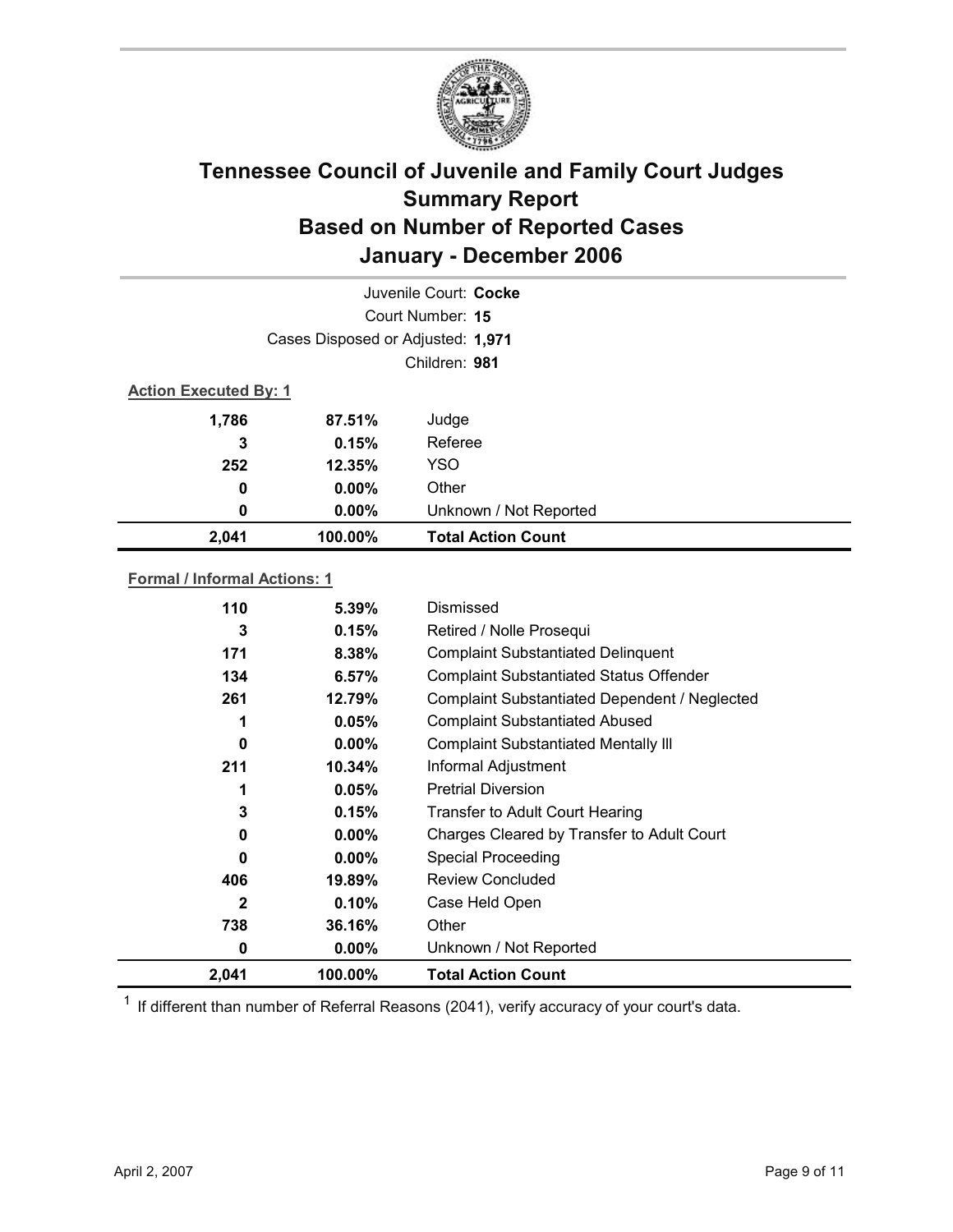

|                                   |                                                       | Juvenile Court: Cocke                                |
|-----------------------------------|-------------------------------------------------------|------------------------------------------------------|
|                                   |                                                       | Court Number: 15                                     |
| Cases Disposed or Adjusted: 1,971 |                                                       |                                                      |
|                                   |                                                       | Children: 981                                        |
| <b>Case Outcomes:</b>             | There can be multiple outcomes for one child or case. |                                                      |
| 120                               | 3.62%                                                 | <b>Case Dismissed</b>                                |
| 1                                 | 0.03%                                                 | Case Retired or Nolle Prosequi                       |
| 43                                | 1.30%                                                 | Warned / Counseled                                   |
| 0                                 | $0.00\%$                                              | Held Open For Review                                 |
| 60                                | 1.81%                                                 | Supervision / Probation to Juvenile Court            |
| 0                                 | 0.00%                                                 | <b>Probation to Parents</b>                          |
| 0                                 | $0.00\%$                                              | Referral to Another Entity for Supervision / Service |
| 9                                 | 0.27%                                                 | Referred for Mental Health Counseling                |
| 70                                | 2.11%                                                 | Referred for Alcohol and Drug Counseling             |
| 3                                 | $0.09\%$                                              | Referred to Alternative School                       |
| 1                                 | 0.03%                                                 | Referred to Private Child Agency                     |
| 24                                | 0.72%                                                 | Referred to Defensive Driving School                 |
| 0                                 | $0.00\%$                                              | Referred to Alcohol Safety School                    |
| 0                                 | $0.00\%$                                              | Referred to Juvenile Court Education-Based Program   |
| 17                                | 0.51%                                                 | Driver's License Held Informally                     |
| 0                                 | $0.00\%$                                              | <b>Voluntary Placement with DMHMR</b>                |
| 0                                 | $0.00\%$                                              | <b>Private Mental Health Placement</b>               |
| 0                                 | $0.00\%$                                              | <b>Private MR Placement</b>                          |
| 0                                 | $0.00\%$                                              | Placement with City/County Agency/Facility           |
| 0                                 | $0.00\%$                                              | Placement with Relative / Other Individual           |
| 42                                | 1.27%                                                 | Fine                                                 |
| 20                                | 0.60%                                                 | <b>Public Service</b>                                |
| 25                                | 0.75%                                                 | Restitution                                          |
| 3                                 | 0.09%                                                 | <b>Runaway Returned</b>                              |
| 156                               | 4.71%                                                 | No Contact Order                                     |
| 7                                 | 0.21%                                                 | Injunction Other than No Contact Order               |
| 32                                | 0.97%                                                 | <b>House Arrest</b>                                  |
| 0                                 | $0.00\%$                                              | <b>Court Defined Curfew</b>                          |
| 0                                 | $0.00\%$                                              | Dismissed from Informal Adjustment                   |
| 0                                 | $0.00\%$                                              | <b>Dismissed from Pretrial Diversion</b>             |
| 13                                | 0.39%                                                 | <b>Released from Probation</b>                       |
| 3                                 | 0.09%                                                 | <b>Transferred to Adult Court</b>                    |
| 0                                 | $0.00\%$                                              | <b>DMHMR Involuntary Commitment</b>                  |